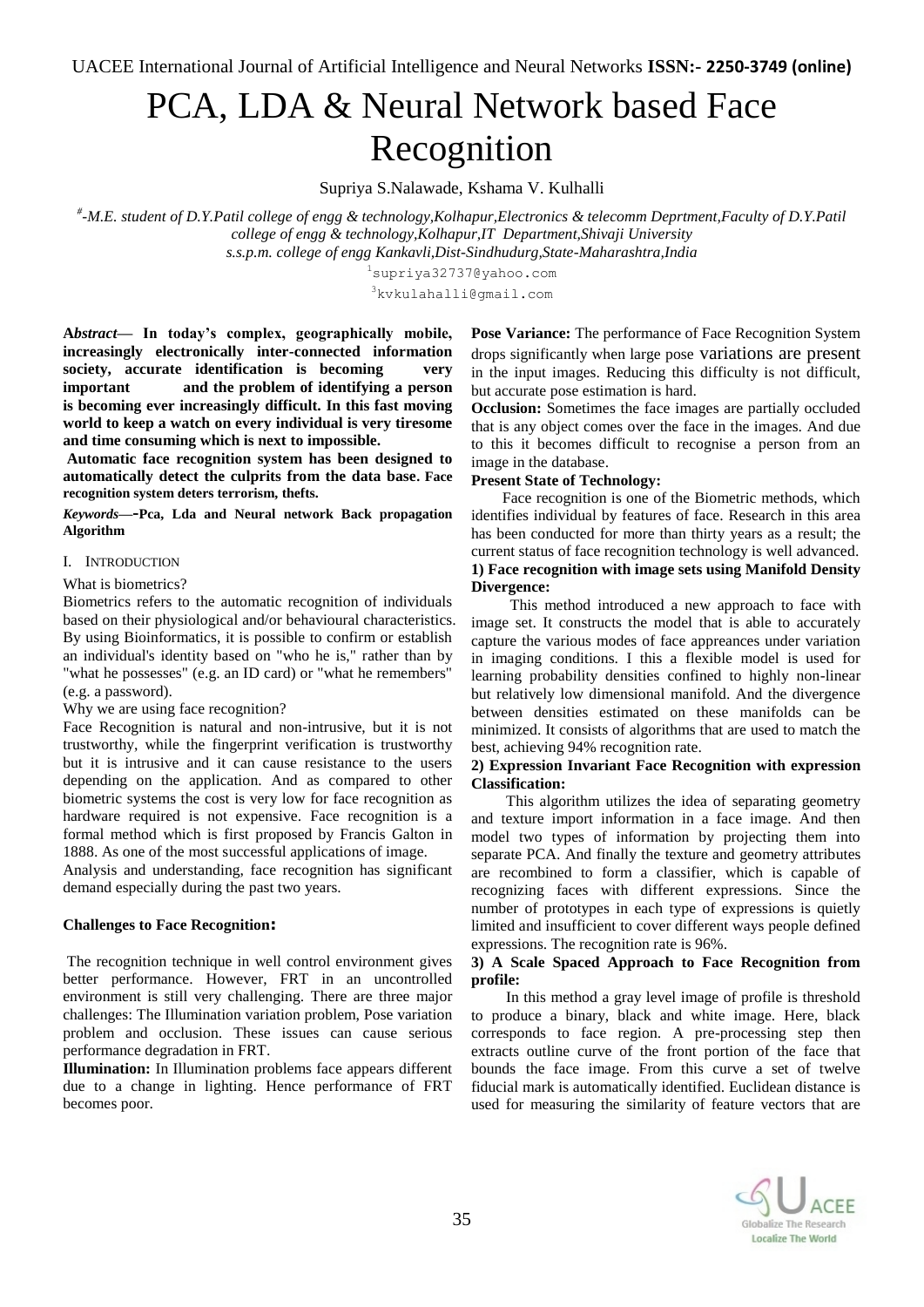derived from outline profiles. In this method the obtained recognition rate is 90%.This method is simple and fast.

## **4) Algorithm Evaluation for Face Recognition: What makes picture difficult.**

 The first goal of this method is to show that PADO, a variant of genetic programming can produce algorithm that directly recognized the difference between face images. The PADO achieved a 92% recognition rate.

# **5) Face Recognition using Eigen Faces:**

 This method recognises the person by comparing characteristics of the face to those of known individual. This approach treats the face recognition as a two dimensional recognition problem taking advantage of the fact that faces are normally up-right and thus may be described by a small set of 2D characteristics views. Face images are projected onto a face space. The face space is defined by "Eigen Faces", which are the Eigen vectors of the set of faces. They do not necessarily correspond to isolated features such as eyes, ears and noses. It is fast and relatively simple and has been shown to work well in a somewhat constraint environment.

#### **6) Face Recognition using LDA based Algorithm:**

 LDA based algorithms optimizes the low dimensional representation of the object with the focus on most discriminant feature extraction. This method combines the strength of D-LDA and F-LDA approaches while at the same time overcome their shortcoming and limitations.

There are four steps to recognize the face in the proposed method.

#### **1. Pre-processing:**

In this part, at first we manually cut the input images to  $40\times 40$  images in order to remove the background information and have only face details (face images in most databases

contain background information that is not useful for recognition). After that we histogram equalize all input images in order to spread energy of all pixels inside the image and then normalize them to equalize amount of energy related to each face image. The transformation of the pixel intensity values of the given image via the rank transform. The rank transform is basically histogram equalization procedure which renders the histogram of the given image in such a way that the resulting histogram approximates the uniform distribution.

# **2. Dimensionality Reduction Using PCA:**

**Algorithm:**

# **Step 1: Get some data**

#### **Step 2: Subtract the mean**

For PCA to work properly, you have to subtract the mean from each of the data dimensions. The mean subtracted is the average across each dimension. So, all the x values have NxN (the mean of the x values of all the data points) subtracted, and all the y values have  $\bar{y}$  subtracted from them. This produces a data set whose mean is zero.

#### **Step 3: Calculate the covariance matrix**

From this new image space of M  $\frac{1}{3}$  images (Each with dimension  $N \times 1$ , the matrix A is formed with dimension N x M by taking each of image vectors  $\dot{\phi}$  and placing them in each column of matrix A.

Using matrix A, it is important to set up the Covariance matrix C. This can be given by product of matrix A with matrix  $A<sup>T</sup>$ . The dimension of such covariance matrix will be N x N.  $C = AA^T$ 

#### **Step 4: Calculate the eigenvectors and eigenvalues of the covariance matrix**

As the dimension of this matrix is  $N \times N$ , which means it will result in N eigenvalues and N eigenvectors. Since the value of N is very large, say 65536 as in above example, it would be better to reduce this overhead by considering matrix  $L = A<sup>T</sup>A$ . The dimension of this matrix will be M x M.  $L = AA^T$ 

 The N eigenvalues obtained from C are same as M eigenvalues with remaining N - M eigenvalues equals zero. Also if x is eigenvector obtained from C then the eigenvectors of L are given by

$$
\mathbf{y} = \mathbf{A}^{\mathrm{T}} \mathbf{x}^{\top}
$$

We can make use of this relationship to obtain eigenvalues and eigenvectors of  $AA<sup>T</sup>$  by calculating eigenvalues and eigenvectors for  $A<sup>T</sup>A$ . The eigenvectors for C (Matrix U) are obtained from eigenvectors of L (Matrix V ) as given below:

#### $U = AV$

The matrix V, with dimension  $(M \times M)$ , is constituted by the M eigenvectors of L and matrix U, with dimension ( $N \times M$ ), is constituted by all the eigenvectors of C, and the matrix A is the image space, with dimension  $(N \times N)$  $M<sub>0</sub>$ .

# **Step 5: Choosing components and forming a feature vector**

In general, once eigenvectors are found from the covariance matrix, the next step is to order them by eigenvalue, highest to lowest. This gives you the components in order of significance. Now, if you like, you can decide to *ignore* the components of lesser significance. You do lose some information, but if the eigenvalues are small, you don't lose much. If you leave out some components, the final data set will have less dimensions than the original. To be precise, if you originally have *n* dimensions in your data, and so you calculate n eigenvectors and eigenvalues, and then you choose only the first { eigenvectors, then the final data set has only { dimensions. What needs to be done now is you need to form a *feature vector*, which is just a fancy name for a matrix of vectors. This is constructed by taking the eigenvectors that you want to keep from the list of eigenvectors, and forming a matrix with these eigenvectors in the columns. |

*Feature Vector ={eig1,eig2,eig3.....eign}*

# **Step 5: Deriving the new data set**

This final step in PCA, and is also the easiest. Once we have chosen the components (eigenvectors) that we wish to keep in our data and formed a feature vector, we simply take the transpose of the vector and multiply it on the left of the original data set, transposed.

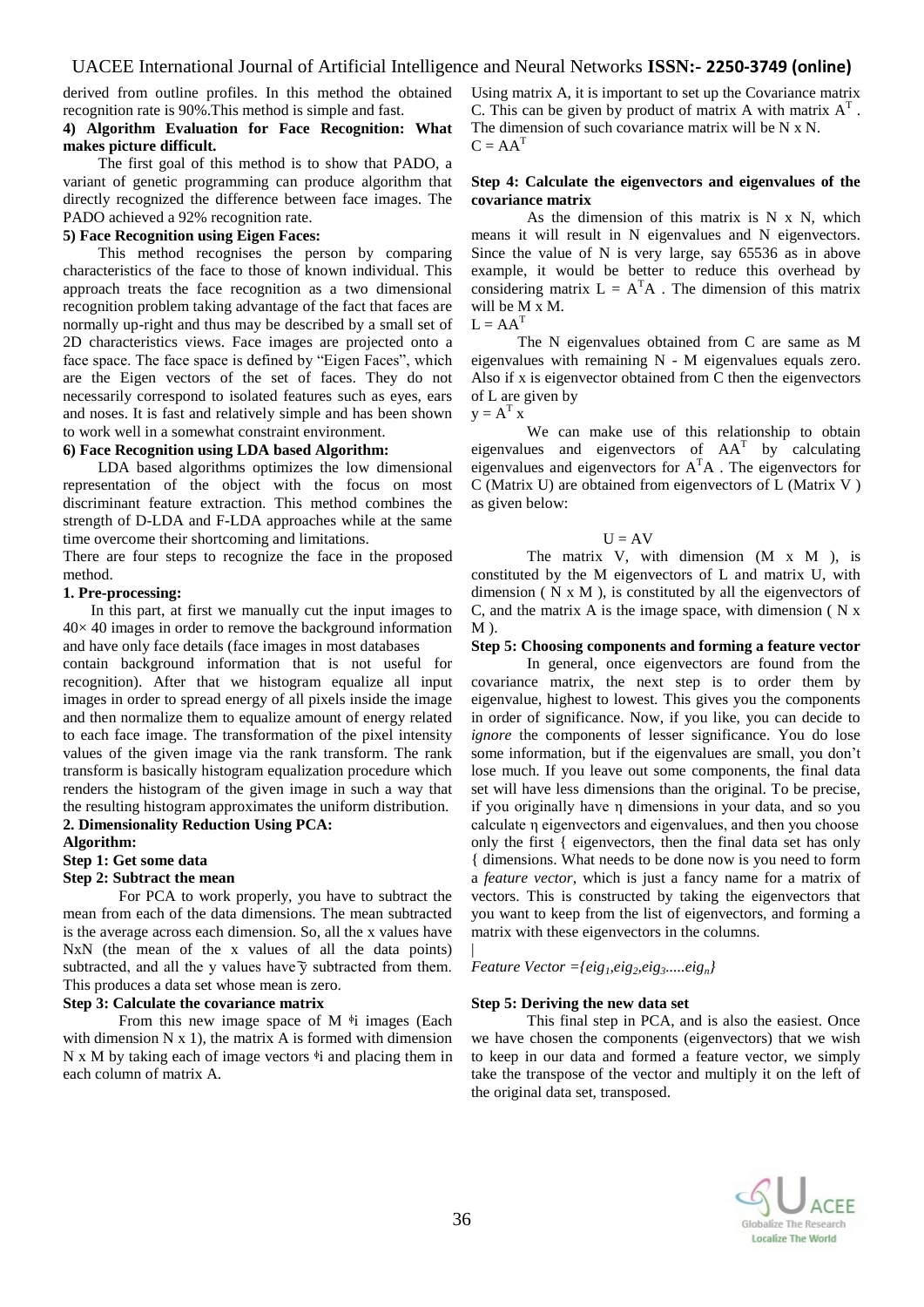# UACEE International Journal of Artificial Intelligence and Neural Networks **ISSN:- 2250-3749 (online)**

# *Final Data=Row Feature Vector x Row Data Adjust*

Where *Row Feature Vector* is the matrix with the eigenvectors in the columns *transposed* so that the eigenvectors are now in the rows, with the most significant eigenvector at the top, and Row *Data Adjust* is the meanadjusted data *transposed*, i.e. the data items are in each column, with each row holding a separate dimension.

## **3. Feature Extraction Using LDA: Algorithm:**

**Step1**. Suppose there are *R* classes. Let *μ<sup>r</sup>* be the mean feature vector for class  $r$ . Let  $K_r$  be the number of training samples from class *r*. Let  $K = \sum K_r$  be the total number of samples.

**Step2**. Calculate Within-class scatter matrix:  $S_w = \sum_{r=1}^{R} \sum_{k=1}^{K_r} (x_k - \mu_r)^T (x_k - \mu_r)$ 

**Step3.** Calculate Between-class scatter matrix:

$$
S_b = \sum_{r=1}^{R} (\mu_r - \mu)^T \qquad (\mu_r - \mu) \qquad \text{Where}
$$
  

$$
\mu = \frac{1}{R} \sum_{r=1}^{R} \mu_r
$$

**Step4.** LDA computes a transformation *V* that maximizes the between-class scatter while minimizing the within-class scatter:

$$
\text{Maximize} \frac{\det(V^{T} S_{b} V)}{\det(V^{T} S_{W} V)}
$$

 Such a transformation retains class separability while reducing the variation due to sources other than identity (e.g., illumination).

# **4. Classification Using Neural Network: What is a Neural Network?**

Neural networks consist of basic units modeled on biological neurons. Each unit has inputs that it combines into a single output. Neural networks are trained using examples and then they are run on data sets. Based on the training they receive they carry out activities.

Most widely used network is feed forward network with a back propagation learning algorithm.

# **Back Propagation Learning:**

In 1969 a method for learning in multi-layer network, Back propagation (or generalized delta rule), was invented by Bryson and Ho**.]** Training the network is setting the best weights on the inputs of each units.

#### It consists of the following steps:

Network gets training example and using the existing weights in the network it calculates the output or outputs of the example. Back propagation calculates error by taking the calculated results and actual result. Error is fed back through the network and the weights are adjusted t minimize error.



#### **FIGURE :Neural Networks**

We used a three layer perceptron neural network .i.e. input layer, hidden layer and the output layer, for classification of the input data. A simple back propagation algorithm is used to update weights according to desired values. Three layers MLP neural network will train using training face images and at its output layer, it produces a  $10\times1$  vector that each elements of that vector is a number between zero and one representing similarity of input face images to each of ten classes. Training face image enter the neural network and according to their class, a back propagation error, spread on the network and correct the weights toward the right values. The input face image will classified to the class which has the greatest similarity to it. For example if for a test input face image, row 3 of network's output be greater than other rows, that test face images will classified to class 3.

#### **Description of proposed method:**

In this system we have large database i.e. training set. First we find average value by using image processing then we obtain average image & find difference images  $\phi$  i. From that image find covariance matrix. By using covariance matrix, calculate Eigen vectors & generate eigen faces. Now sorting eigen value in such a way that greater information eigen value take first. Similarly compute eigen vector by using linear transformation of PCA & find projection of each classes i.e. U<sup>i</sup> .This is projection of face space or basis of projection which is two dimensional.

Now we want to recognize test image A i.e. applying to that system. By image processing we find mean value of that image and multiply that mean image with each projections & generate that much feature which is in training set.

Now compare that features by using Ecludian distance. After comparing generate error value & select that features which give minimum value. By using threshold it decide that which features are selected with the help of error value & i.e. about input image.

#### **Pre-processing:**

In this part, at first we manually cut the input images to 40 X 40 images in order to remove the background information and have only face details (face images in most databases contain

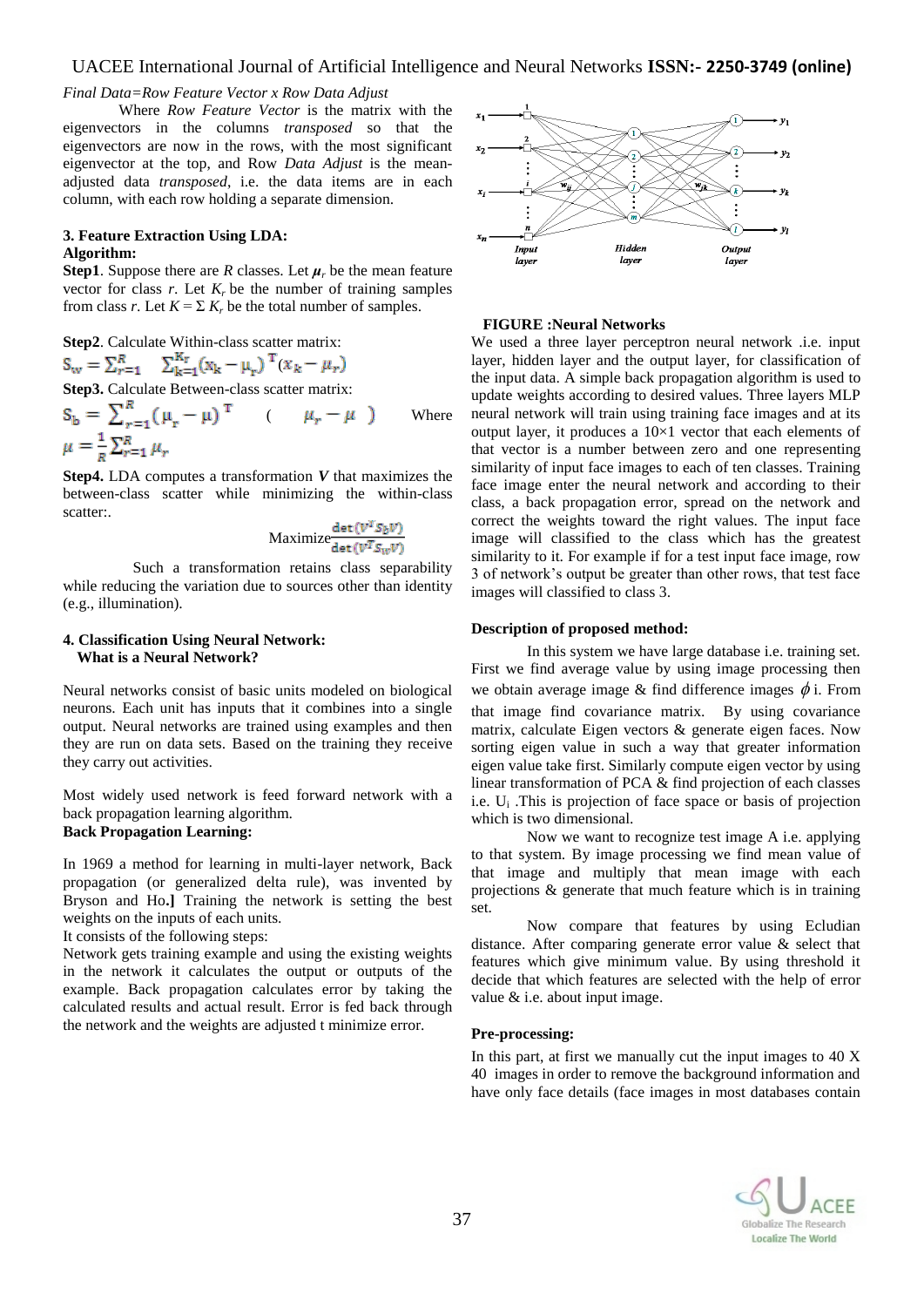# UACEE International Journal of Artificial Intelligence and Neural Networks **ISSN:- 2250-3749 (online)**

background information that is not useful for recognition, Figure (1) shows some face images with background information)



# **Fig. 1 Sample Face images that used in our experiment** After that we histogram equalize all input images in order to spread energy of all pixels inside the image and then normalize them to equalize amount of energy related to each face image.

As a next step, we subtract mean images from face images to mean center all of them. Fig. 2 shows mean images of face images that used in our experiments.



**Fig. 2 Mean images related to our selected faces.** Finally all preprocessed face images change to a vector (1600 X 1 vectors) and go to the next step. For complexity and memory size reduction, mean image is computed.

#### **Dimensionality Reduction:**

As mentioned in the previous section, we cropped every input image to 40×40 image; as a result the input of this stage is a preprocessed 1600×1 vector. We used these vectors to estimate the covariance matrix. After estimation of the covariance matrix, significant eigenvectors of the covariance matrix are computer. Number of eigen-vector depend to our application and accuracy that we need, it is clear that if we compute large number of eigen-vectors accuracy of the method improved but computational complexity increased in this step and next step. In this stage, we computed 100 most significant eigenvectors and related eigen-faces. By projection of every input image on these eigenafeces, they will convert to reduce size  $100 \times 1$  vectors which will be go to LDA feature extraction part. We repeated our experiment with different values of significant eigen-vectors and choose them equal to 20, 40, and 60 and 80 and compared the performance of the proposed face recognition method.

# **LDA Feature Extraction:**

Outputs of dimension reduction part are 100×1 vectors which are used to construct within class scatter matrix and covariance matrix. As mentioned in section II, significant eigenvectors of  $S_w$ <sup>-1</sup>  $S_B$  can used for separability of classes in addition to dimension reduction. Using  $100 \times 1$  vectors,  $S_w^{-1} S_B$ computed and then eigenvectors related to the greater eigenvalues are selected. In our experiment we considered 10 classes, therefore there are 9 major eigenvectors (Fisher faces) associated with non-zero eigenvalues which have separability capability. It is clear that extracting all of 9 LDA features increase the discriminatory power of the method. Therefore, this section produce 9×1 vectors which are used as input of MLP three layer neural network. We demonstrate operation of this part, at first covariance and within class scatter matrices are estimated and then significant eigenvector of  $S_w$ <sup>1</sup>  $S_B$  are computed (Fisher Faces).

#### IV. EXPERIMENTAL RESULTS

We applied the proposed new face recognition method on YALE face datasets for separation of ten classes. We cropped the input images to reduce their size to  $40\times40$ .



#### **Fig.3 Pre-processed Sample face Images**

Our selected database contains greyscale images of 10 subjects in GIF format. In these experiments, we considered 60 images per each subject (total 600 images) containing different illumination and different poses, which 40 images of each used for training and remaining 20 images used for

testing the method. Fig. 3 shows some of selected preprocessed subjects in different position and illumination. Then 100 significant Eigen faces are computed in stage 2, where Fig.3 shows first 50of them.